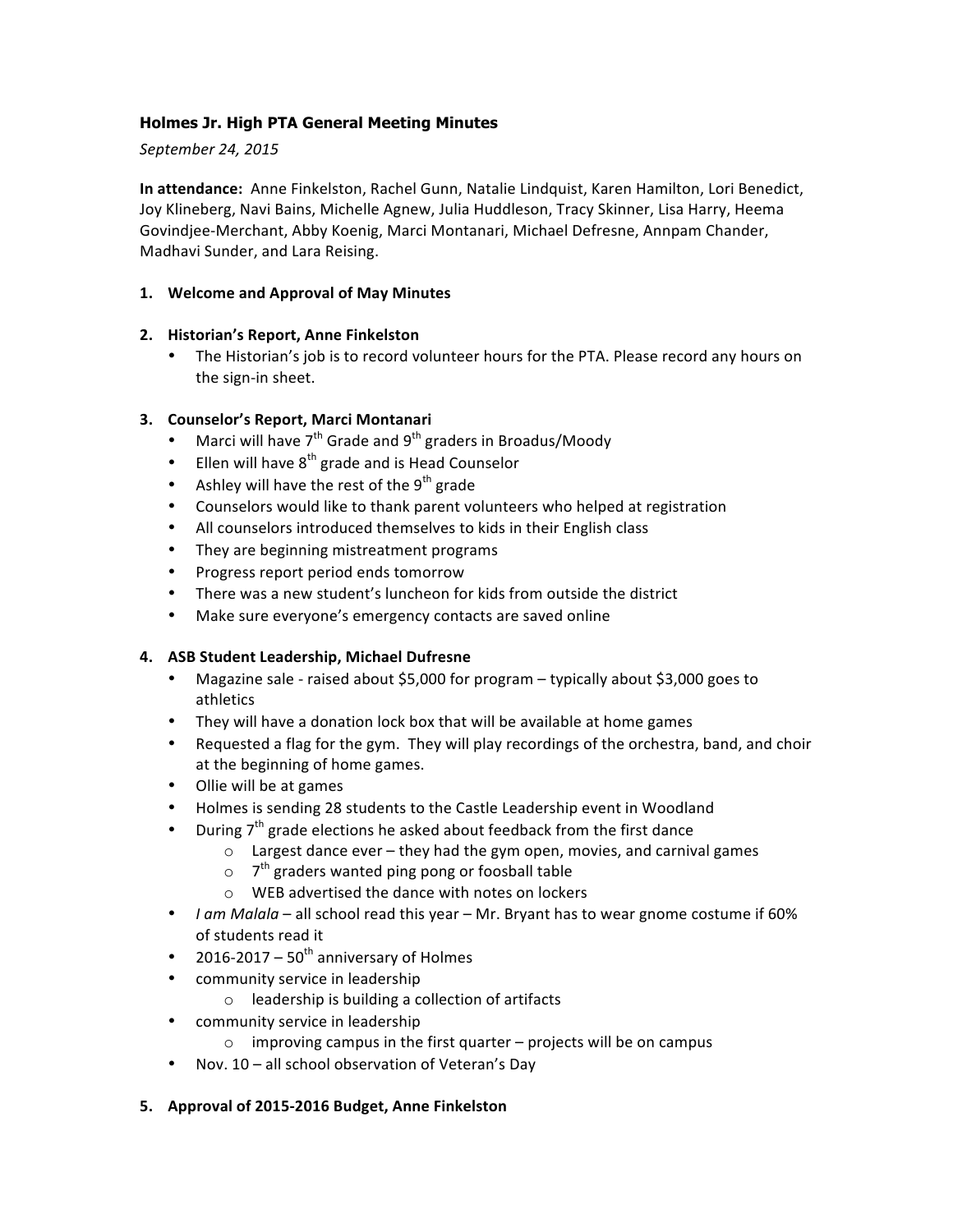- Copies of the budget were passed around.
- Helping Hands is money distributed to kids who need help with supplies for junior high
- Campus Beauty Matching Grant has to be a line item in budget in order to receive grant
- 9<sup>th</sup> Grade Project undetermined but meant to balance out so all grades get a \$500 grant
- Motion made and approved to approve the Budget

# **6. Membership Report, Michelle Agnew**

- Year to date we have 307 members paying \$4,605 for dues this puts us over our \$ goal but fewer members than last year.
- \$10,790 direct donations from 123 families
- $$1,390$  directories 277 copies

# **7. Treasurer's Report, Tracy Skinner**

Motion was made and approved to accept the Treasurer's Report for June, July and August.

# **8. Teacher's Grants, Anne Finkleston**

- Anne explained what grants were for
- Mix it Up lunch meet someone new on that day for  $8^{th}$  and  $9^{th}$  graders 3 throughout the year
- Motion made and approved to accept the Teacher's Grants as outlined.

# **9. Unfundraiser Report, Anne Finkleston**

- Money from Unfundraiser supports three "fieldtrips"
	- $\circ$  7<sup>th</sup> grade Renaissance Day
	- $\circ$  8<sup>th</sup> grade Civil War Day
	- $\circ$  9<sup>th</sup> Grade hike Tennessee Valley
	- o excess money will go to Department grants
- letters to go out in mid-October

### **10. Social Studies Department Presentation, Michael Dufresne**

- With Common Core there is more of a need to access primary source material
- Common assessments are in  $7<sup>th</sup>$  grade
	- $\circ$  Each core starts in a different unit
	- $\circ$  They are learning different ways of asking questions
- World Geography thematic maps he showed examples of thematic maps

## 11. Administrative Report, Jean Kennedy

- Large  $7<sup>th</sup>$  grade class this year
	- $\circ$  WEB and leadership keeping them involved
- Clubs have started
	- $\circ$  Rest Club Mr. King's room they watch movies
	- $\circ$  GSA Gay Straight Alliance Club the club accepts anyone who wants to join
	- o Green Team
	- o Dance Club